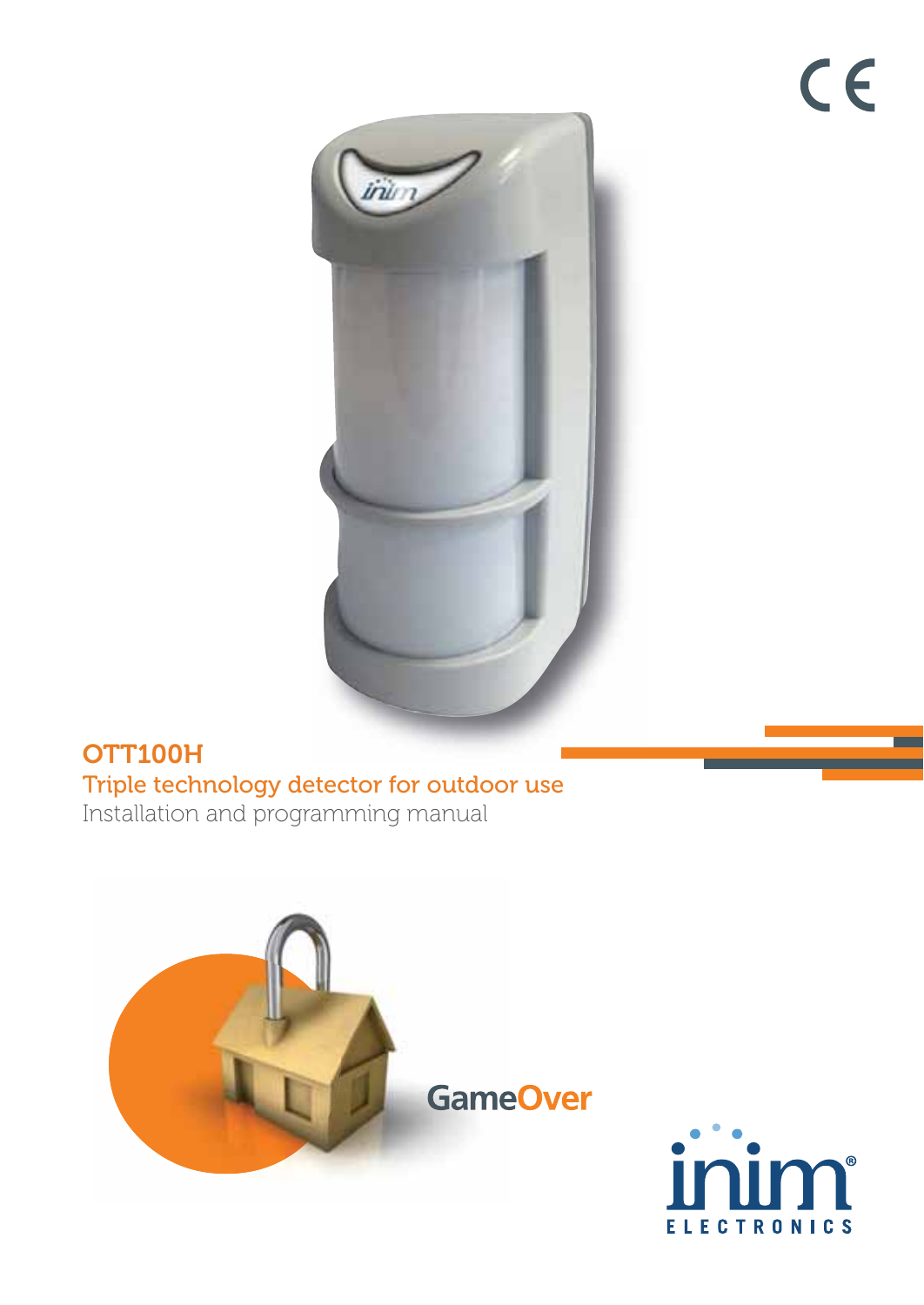### **Table of contents**

| 1 |                                          |  |
|---|------------------------------------------|--|
|   | $1 - 1$<br>$1 - 2$<br>$1 - 3$<br>$1 - 4$ |  |
| 2 |                                          |  |
|   | $2 - 1$<br>$2 - 2$<br>$2 - 3$<br>$2 - 4$ |  |
| 3 |                                          |  |
|   | $3 - 1$<br>$3 - 2$                       |  |
| 4 |                                          |  |
| 5 |                                          |  |
| 6 |                                          |  |
|   |                                          |  |
|   |                                          |  |

inim

The information contained in this document is the sole property of INIM **Copyright** Electronics s.r.l. No part may be copied without written authorization from INIM Electronics s.r.l.

All rights reserved.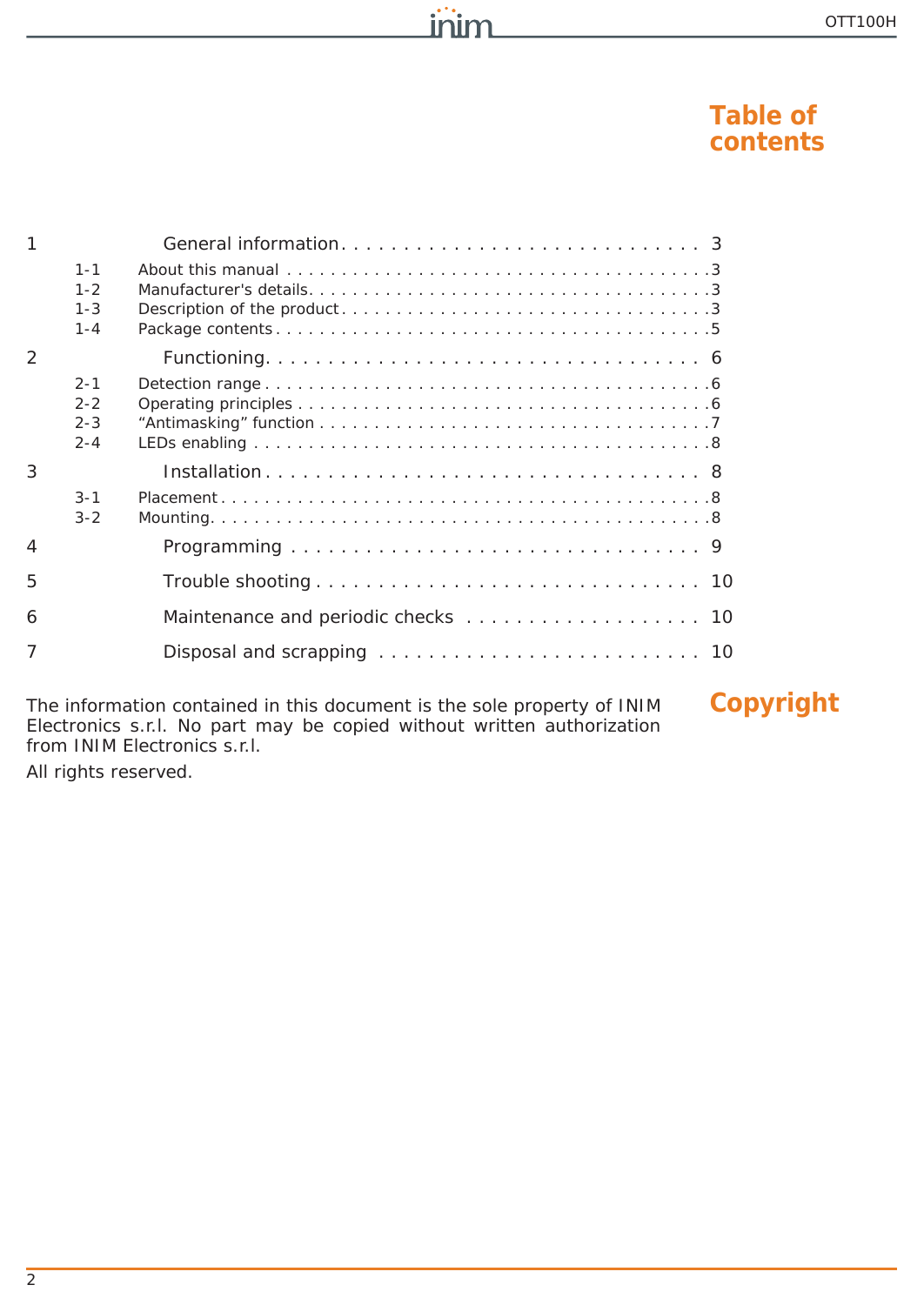# **GENERAL INFORMATION 1**

inim

## **About this manual 1-1**

DCMIINIEOTT100H **MANUAL CODE**

1.20 **VERSION**

## **Manufacturer's details 1-2**

| Manufacturer:     | INIM ELECTRONICS S.R.L.                                                        |
|-------------------|--------------------------------------------------------------------------------|
| Production plant: | Centobuchi, via Dei Lavoratori 10                                              |
|                   | 63076, Monteprandone (AP), Italy                                               |
| Tel.:             | +39 0735 705007                                                                |
| Fax:              | +39 0735 704912                                                                |
| e-mail:           | info@inim.biz                                                                  |
| Web:              | www.inim.biz                                                                   |
|                   | The noroone outhorized by the monufacturer to renais as realess the norte of i |

The persons authorized by the manufacturer to repair or replace the parts of this system, hold authorization to work on INIM Electronics brand devices only.

## **Description of the product 1-3**

- Triple technology detector for outdoor use
- Two PIR and one microwave (MW) programmable sensors
- MW frequency 24 GHz
- Low consumption infrared sensors double element with UV filter
- Programmable infrared sensitivity
- Low PIR beam precision adjustment (patented system)
- AND/OR selectable function
- Mechanism for horizontal coverage adjustment
- UV rays resistant Fresnel lens
- UV resistant polycarbonate case
- Stainless steel wall fixing bracket
- Stainless steel pole fixing brackets (available on request)
- "Antimasking" function
- 4 signalling LEDs
- "Test" function to signalling each alarm by LED blinking; auto power off after 4 minutes
- Anti-tamper and anti-dislodgement system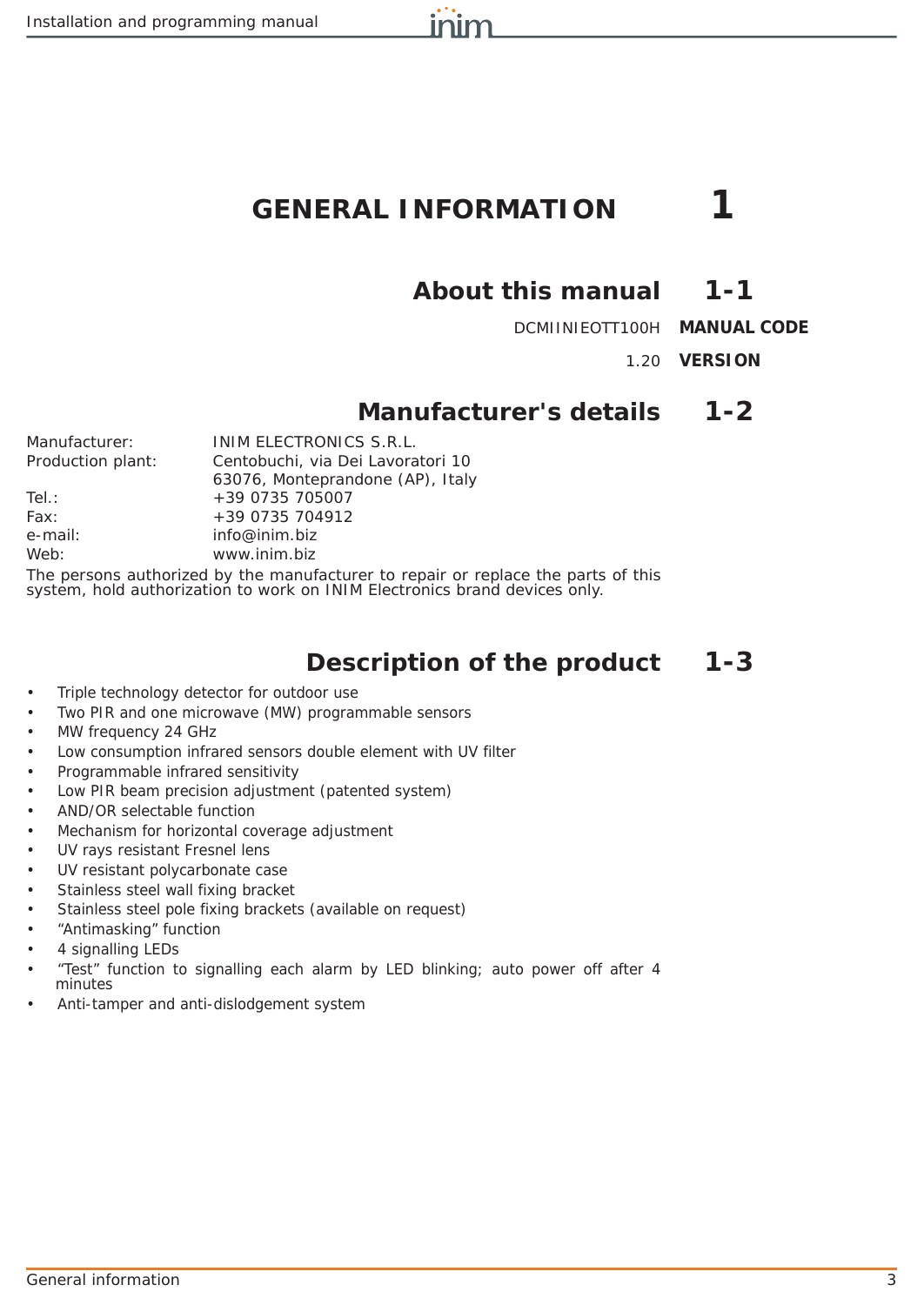| Power-supply                      | from 9 to 15 $V = -$                     |
|-----------------------------------|------------------------------------------|
| Maximum current                   | 20mA                                     |
| Microwave frequency               | K band                                   |
| <b>Detection range</b>            | from 3 to 18m                            |
| Horizontal coverage angle         | $85^\circ$                               |
| Horizontal coverage adjustment    | $+/- 45^{\circ}$                         |
| Alarm, masking contacts           | MOS FET relay 100 mA 35 V,<br>2 Ohm max. |
| Alarm time                        | 1 <sub>s</sub>                           |
| Antimasking                       | Active-IR                                |
| IP protection degree              | IP44                                     |
| Security grade                    | 3                                        |
| <b>Environmental class</b>        | IV                                       |
| Working temperature               | from $-25^\circ$ to $55^\circ$ C         |
| <b>Dimensions</b>                 | 189x81x70 mm                             |
| Weight (with wall fixing bracket) | 370g                                     |
|                                   |                                          |

#### **Table 1: OTT100H technical features**

### **Table 2: Mechanical parts description**

| $\mathsf{A}$   | "U" shaped bracket                        |                  |
|----------------|-------------------------------------------|------------------|
| B              | Stainless steel wall<br>fixing bracket    | $\bigcirc$       |
| $\overline{c}$ | Electronic holder                         |                  |
| D              | Cover with Fresnel<br>lens                |                  |
| E              | Lower PIR range<br>adjustment knob        |                  |
| F              | Anti tamper<br>microswitch                |                  |
| G              | Electronics and sen-<br>sors              | $\bigcirc$       |
| H.             | Wall fixing bracket<br>enclosure screw    | ۲                |
| п              | Cover enclosure<br>screw                  | $\mathbf \Theta$ |
| J              | External screw for<br>"U" brackets fixing | c                |
| K              | Inner screw for "U"<br>brackets fixing    | ้อ<br>Е          |
|                |                                           |                  |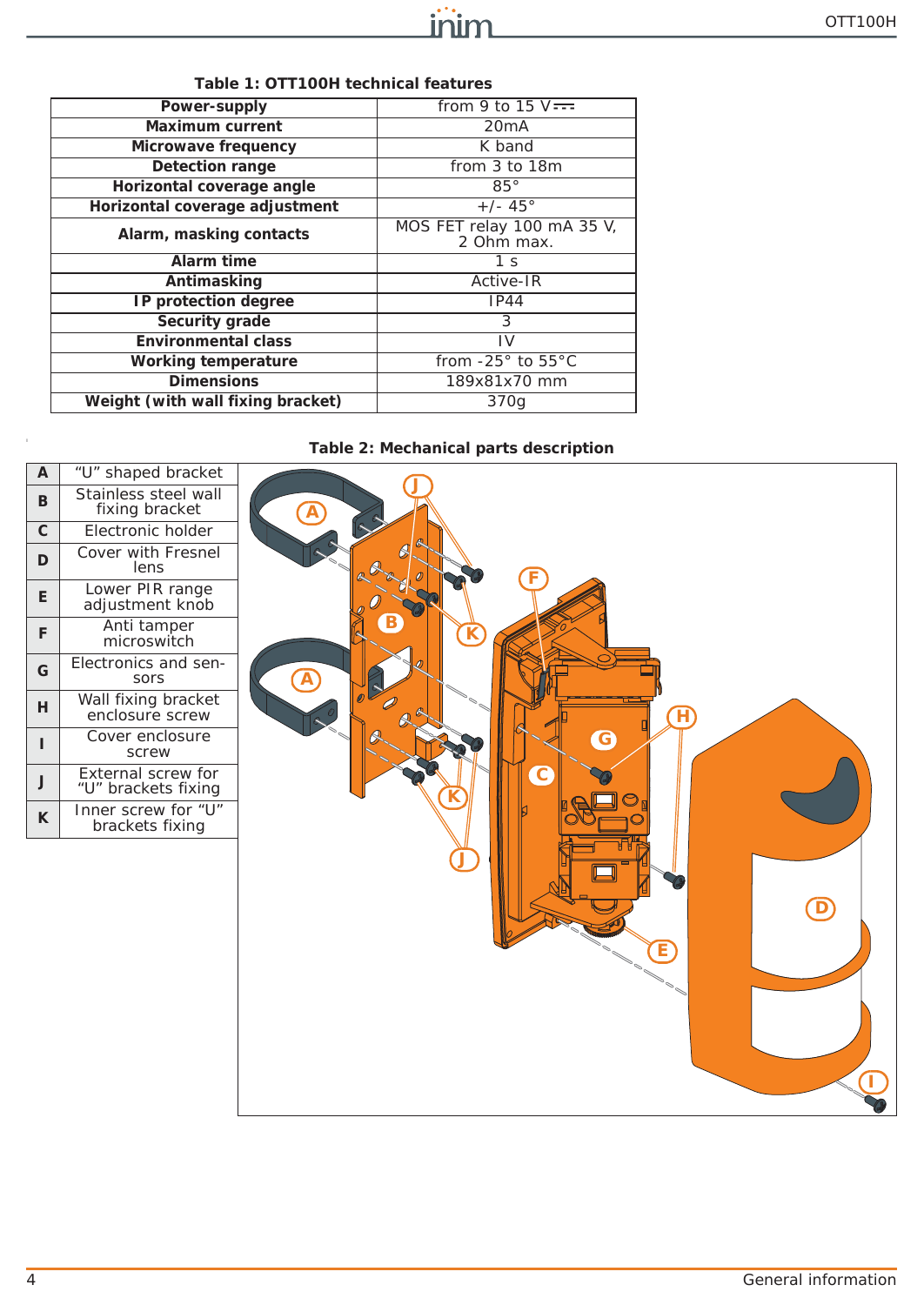

#### **Table 3: Electronic part description**

| L | Terminal board for wire connec-<br>tion     |  |  |
|---|---------------------------------------------|--|--|
| M | Red LED 1 for general alarm                 |  |  |
| N | Yellow LED 2 for MW                         |  |  |
| o | Green LED 3 for higher PIR detec-<br>tion   |  |  |
| P | Green LED 4 for lower PIR detec-<br>tion    |  |  |
| Q | Microwave sensitivity adjustment<br>trimmer |  |  |
| R | Higher infrared sensor (PIR 1)              |  |  |
| S | Lower infrared sensor (PIR 2)               |  |  |
|   | DIP switches                                |  |  |



#### **Table 4: Terminal board**

| <b>POWER</b>  |                                | Power supply $12 \text{ V}$ $\rightleftarrows$ |                                       |  |
|---------------|--------------------------------|------------------------------------------------|---------------------------------------|--|
|               |                                | (from $10$ to $15$ V)                          |                                       |  |
| <b>MASK</b>   | NC.                            | Anti-mask output                               |                                       |  |
| <b>TAMPER</b> | NC.<br>24 h anti tamper output |                                                | Normally closed contact in<br>standby |  |
| <b>ALARM</b>  | NC.                            | Alarm output                                   |                                       |  |

### **Package contents 1-4**

Inside the package you will find:

- OTT100H detector
- Stainless steel wall fixing bracket
- Installing manual (this)
- Plastic bag containing:
	- •• 2 stainless steel metric screw M3 x 8
	- •• 2 anchor screws and plugs for wall mounting

"U" shaped brackets are not included in the package (accessory items to be purchased separately).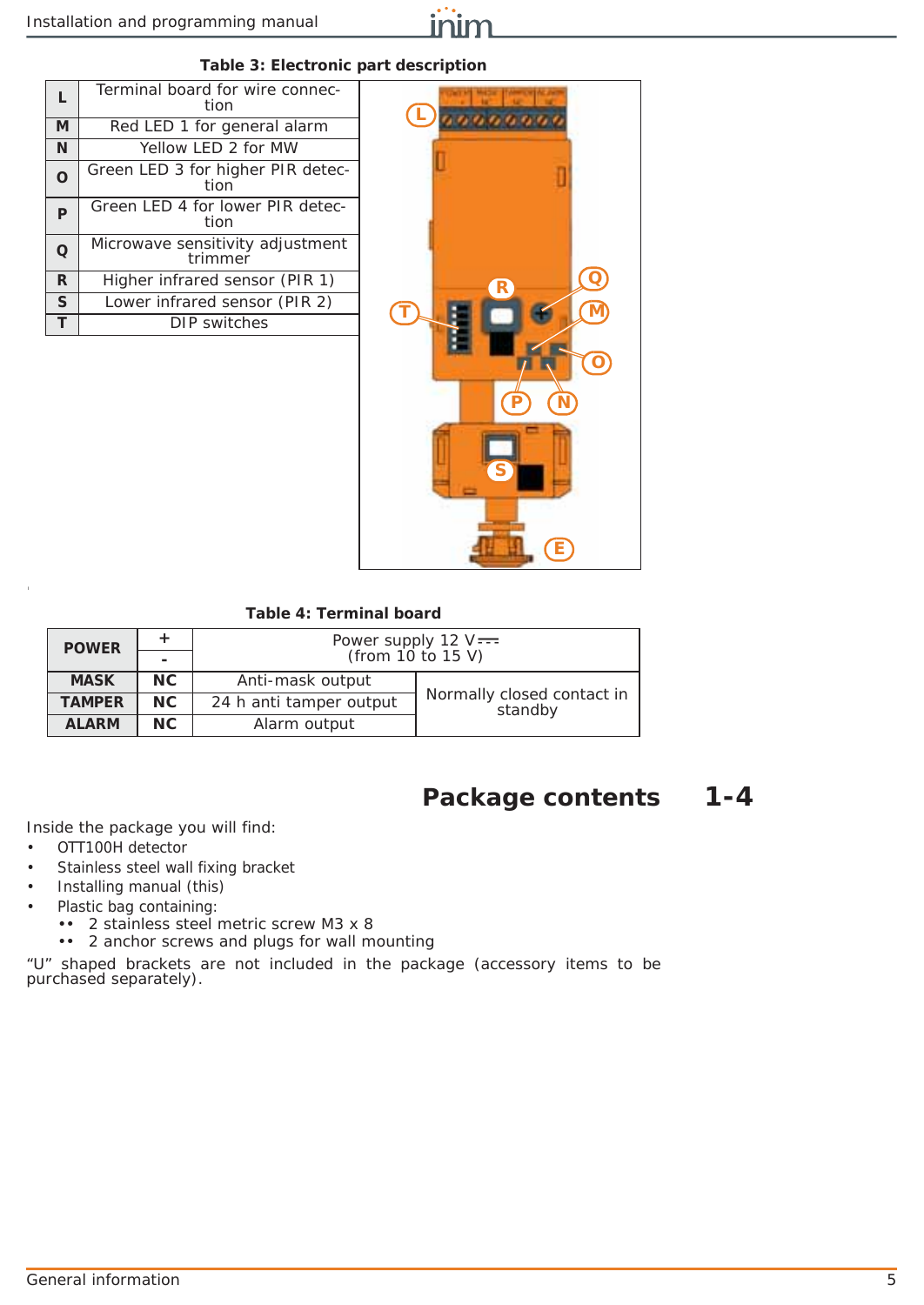# **FUNCTIONING 2**

inim

## **Detection range 2-1**



Use the trimmer "MW" (*table 3, Q*) to adjust the microwave sensitivity (the **ADJUSTMENT** sensitivity is increased turning it clockwise).

Adjust the microwave sensibility in relationship to the needed detection range.

By using the knob (*table 2, E*) it is possible to move the PIR2 (lower) in order to obtain different ranges from 3m to 18m.

The knob moves vertically the RIP along the marked positions on the holder. Each position corresponds to a distance:



#### **Table 6: Side view**

These distances are reached when the detector is installed at about 120cm (height).

If the object in motion is very large (for example a car) there is possibility that the detector can detect its presence even if it's farther than 18 m.

## **Operating principles 2-2**

The detector works on the combined action of two PIRs and a microwave sensors. The figures below shows some of most relevant working examples.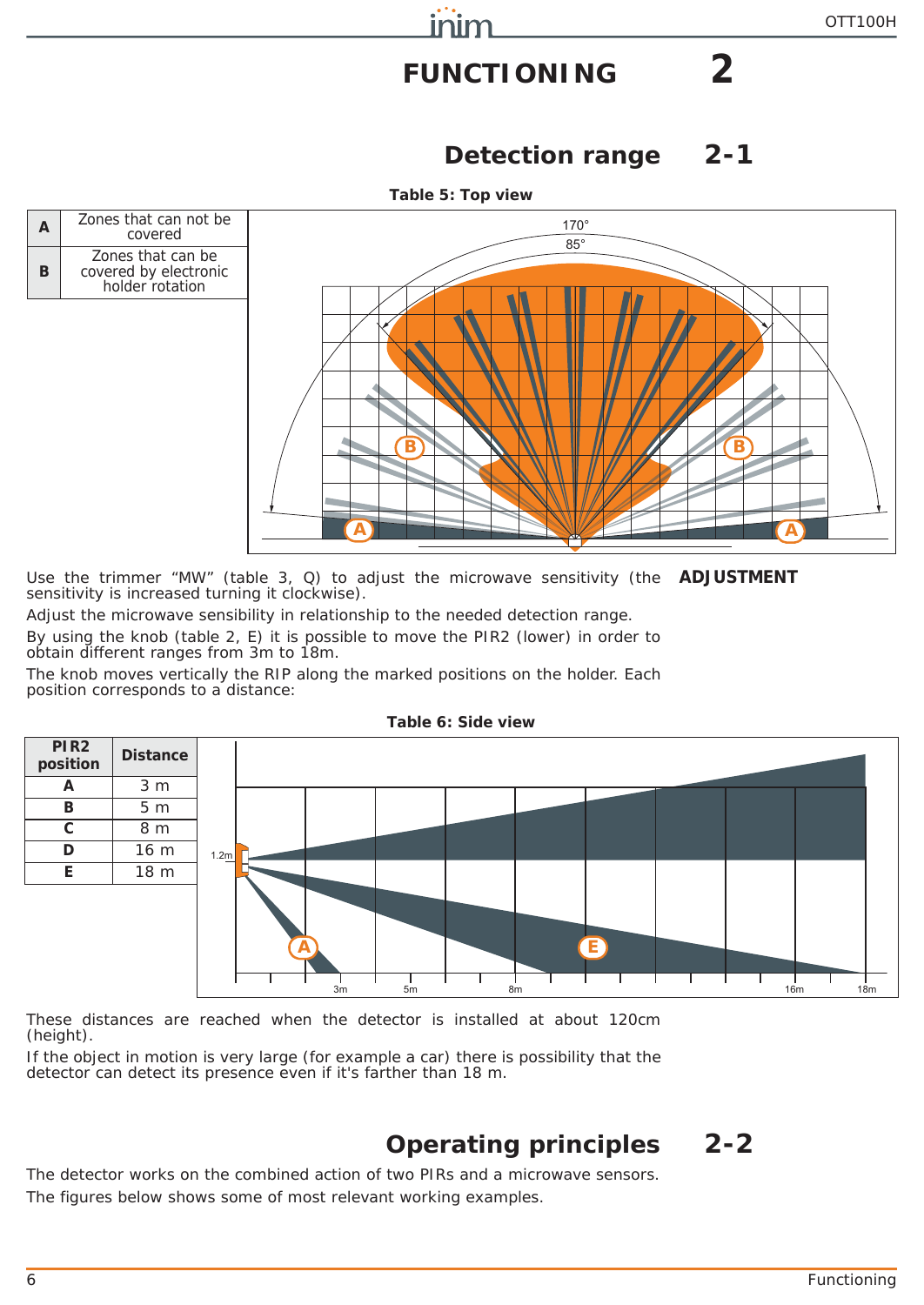inim

**Table 7: Working examples**



## **"Antimasking" function 2-3**

The detector is equipped with an active IR anti-masking function to protect the PIR. It emits a tampering signal within 3 minutes. The output of this function is the **MASK** terminal block.

In a standard configuration, this terminal block can be connected to a 24h active line or to a control unit input appropriately programmed to send fault messages. When the detector identifies a masking attempt, the four LEDs flash simultaneously until the masking condition is resolved.

To enable the correct operation of the masking detection system (Anti-masking), allow the detector to study and analyse the environmental conditions of the area to be protected. This procedure is mandatory to guarantee the correct operation of the anti-masking channel.

Follow the procedure below:

- 1. Make the connections to the detector terminal box, leaving the DIP switch 5 (*table 3, T*) set to OFF.
- 2. Once powered, close the cover and run all the detection tests required.
- 3. Open the cover and set the DIP switch 5 to ON.
- 4. Close the cover immediately (maximum within 10 seconds).
- 5. Stay at least 1 meter from the front part of the detector for at least 4 minutes.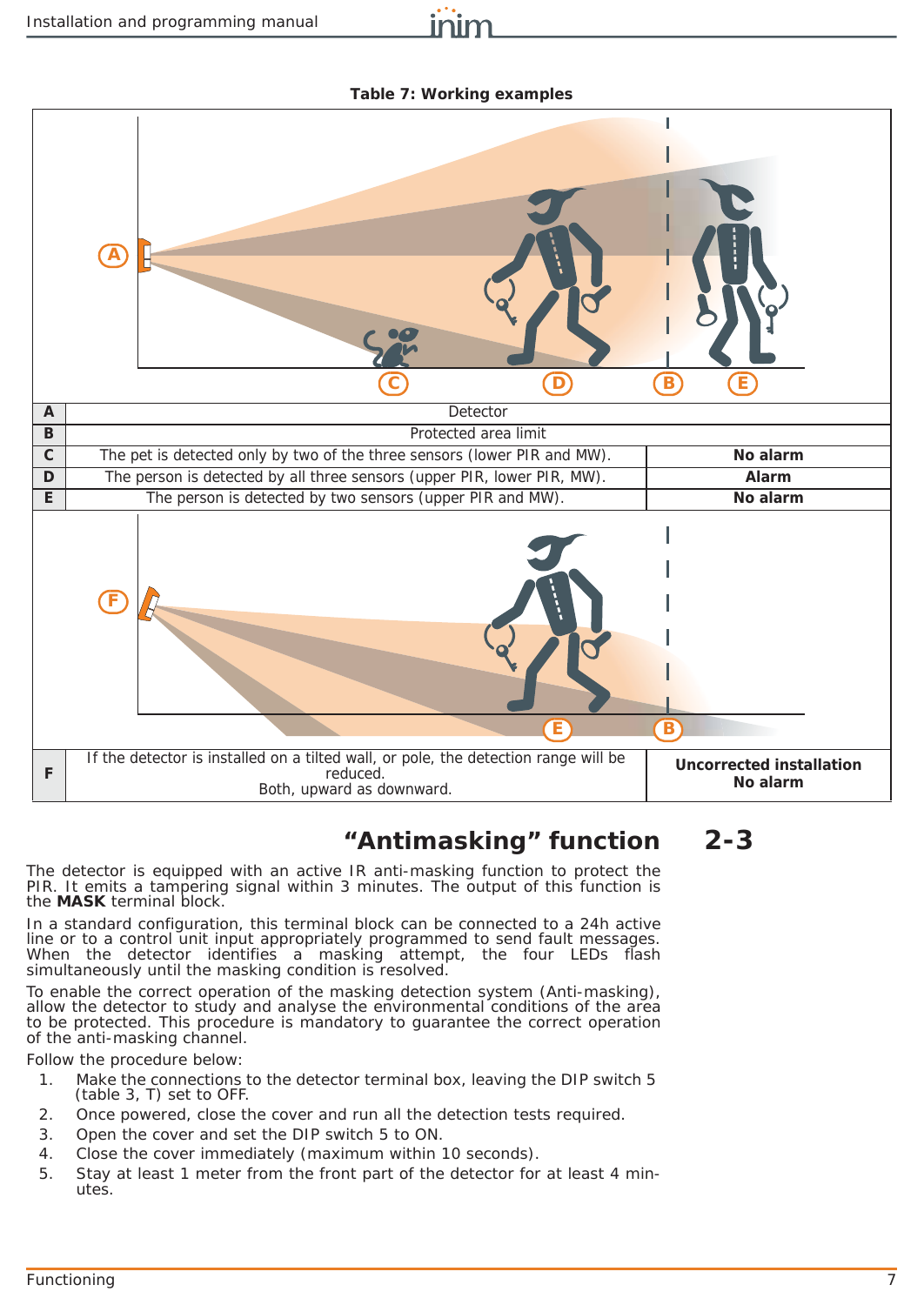# **LEDs enabling 2-4**

LED signalling activations can be enabled via the DIP switch 6 (*table 3, T*):

- OFF set LEDs enabled
- ON set LED disabled

## **INSTALLATION 3**

inim

- The wall does not have any pronounced depressions or protrusions. **WARNING**
- Install the detector on rigid surfaces, free of vibrations.
- Avoid to fix the detectors near to heat sources or at direct sunlight.
- Avoid electromagnetic energy reflection on wide surfaces such as mirrors, metal walls, etc.
- Avoid to fix the detector in front of fluorescent lamps or in proximity of them.
- Connections shielded cable is suggested and one cable per detector is preferred.
- Separate the alarm system cables from the mains cables.

The detector can be installed outdoors (according to the Class IV EN 50131-1).

- Avoid to direct the detector towards moving objects or, if impossible, please take care in adjusting the detector in order to avoid false alarms.
- Be sure to install the cover with Fresnel lens before the detector testing. Without cover, the detector doesn't work.

## **Placement 3-1**

Environmental conditions are important elements to be evaluated during the installation. Bump, bottomland or slops can modify the performances of the detector.

If into the detection area any medium size animal can walk, it is suggested to choose carefully the installation height in order to avoid false alarms.

Installation height must be between 1 m and 1.30 m (not tilted ground).

The maximum coverage range, 18m, is reached when the detector is installed at **Note** about 120cm (height). Do not obscure partially or completely the detector's field of view.

Once the detector has been powered, wait 3-4 minutes before running the **COVERAGE TESTS** coverage test (the IR sensors need to be stabilised).

In order to obtain a real simulation, free the protected area, preventing more people from moving inside the same area.

After 30-40 seconds of quiet, try to access the detection area by moving perpendicularly to the beams, thus avoiding a frontal approach.

Check the operation of the two PIRs with the two green LEDs and the operation of the microwave with the yellow LED.

Run the operation test, making sure to break the IR beams (*table 5 "Top view"*<sup>e</sup> *table 6 "Side view"*) by moving perpendicularly to them.

Once detection has been achieved, wait for at least 7-8 seconds before trying to be detected again.

## **Mounting 3-2**

- 1. Unscrew the screw for the cover enclosure (*table 2, I*).
- 2. Remove the cover with lens (*table 2, D*).
- 3. Set up for the steel bracket fixing (*table 2, B*) on the wall, or on a pole (be sure the pole is stable and ripple free).
- 4. Position the two "U" (*table 2, A*) shaped bracket around the pole. **POLE FIXING**

### 8 Installation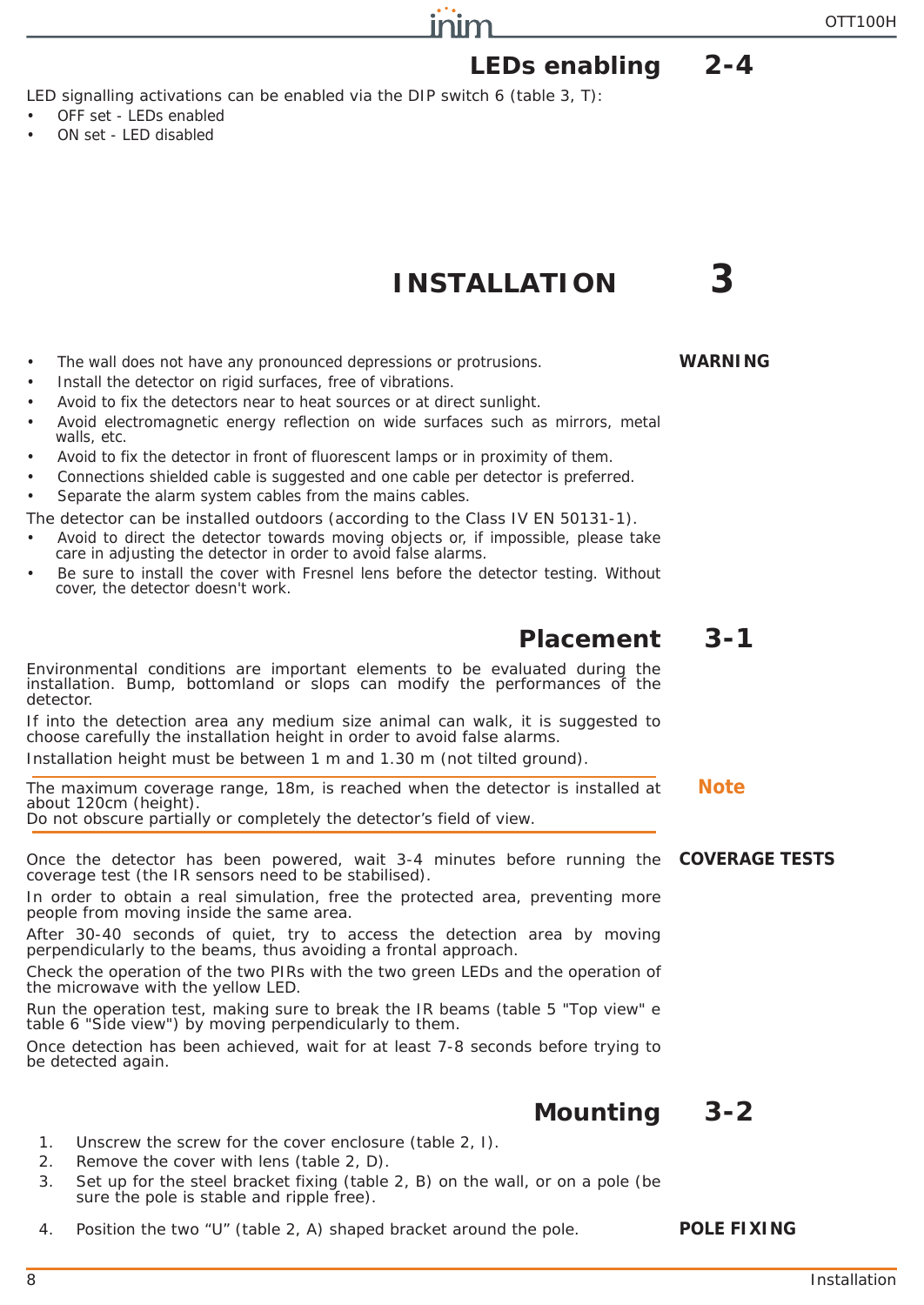- 5. Block them with the inner screws (*table 2, K*) and the external screws (*table 2, J*).
- 4. Perforate the wall in correspondence of the holes on the casing. **WALL FIXING**
- 5. Insert the wall plugs into the holes.
- 6. Pull the wires through the wire entry on the steel bracket.
- 7. Fix the steel bracket on the wall or on the pole.

Fix the metallic support on the wall perpendicularly to the ground. **Note**

- 8. Pull the wires trough the entry on the electronic holder (*table 2, C*). Perforate the cable passage knockout using a sharp point tool, as a screwdriver or similar.
- 9. Screw up the detector on the support using the 2 provided screws (*table 2, H*).
- 10. Connect the wires to the terminals (*table 3, L*).
- 11. Run the range settings (PIR 2 position adjustment, MW sensitivity, PIRs sensitivity). See *paragraph 2-1 Detection range*.
- 12. Close the detector with the front cover with Fresnel lens as shown opposite.
- 13. Screw up the metric screw (*table 2, I*).

# **PROGRAMMING 4**

In order to make the detector suitable for outdoor applications, a single sensor adjustment system has been implemented.

In the tables below are shown the DIP switch configurations (*table 3, T*):

#### **Table 8: Infrared sensitivity adjustment**

|                  |            | DIP <sub>1</sub>       |                         |
|------------------|------------|------------------------|-------------------------|
|                  |            | <b>OFF</b>             | ΟN                      |
| DIP <sub>2</sub> | <b>OFF</b> | High sensitivity       | Medium-high sensitivity |
|                  | ON         | Medium-low sensitivity | Low sensitivity         |

#### **Table 9: Sensor programming**

|                  |            | DIP <sub>3</sub>                                                                                                              |                                                                                                                                                                   |
|------------------|------------|-------------------------------------------------------------------------------------------------------------------------------|-------------------------------------------------------------------------------------------------------------------------------------------------------------------|
|                  |            | <b>OFF</b>                                                                                                                    | <b>ON</b>                                                                                                                                                         |
|                  | <b>OFF</b> | PIR 1 AND PIR 2 AND MW                                                                                                        | PIR 1 AND PIR 2                                                                                                                                                   |
| DIP <sub>4</sub> |            | Alarm output active only when all three<br>technologies detect the presence.<br>It can be used in most outdoor installations. | Alarm output active when both PIRs detect a<br>presence.<br>The MW is not managed. The detection of<br>the MW does not affect the performance of<br>the detector. |
|                  |            | (PIR 1 OR PIR 2) AND MW                                                                                                       | PIR 1 OR PIR 2 OR MW                                                                                                                                              |
|                  | <b>ON</b>  | Output alarm active when the MW and one<br>of the two PIR detect a presence.                                                  | Alarm output active when a single technology (one of the two PIRs or the MW) detects<br>a presence.                                                               |
|                  |            | Not recommended in particularly hostile<br>environments.                                                                      | Not suitable for outdoor applications.                                                                                                                            |

If the detector is set in triple AND (DIP 3 and DIP 4 in OFF position) configuration, the maximum distance of detection is the one setted through the Adjustment of the PIR2.

#### **Table 10: Antimasking and LEDs**

| OFF                              |                               | ON                           |
|----------------------------------|-------------------------------|------------------------------|
| DIP <sub>5</sub>                 | Antimasking function disabled | Antimasking function enabled |
| DIP <sub>6</sub><br>LEDs enabled |                               | LEDs disabled                |

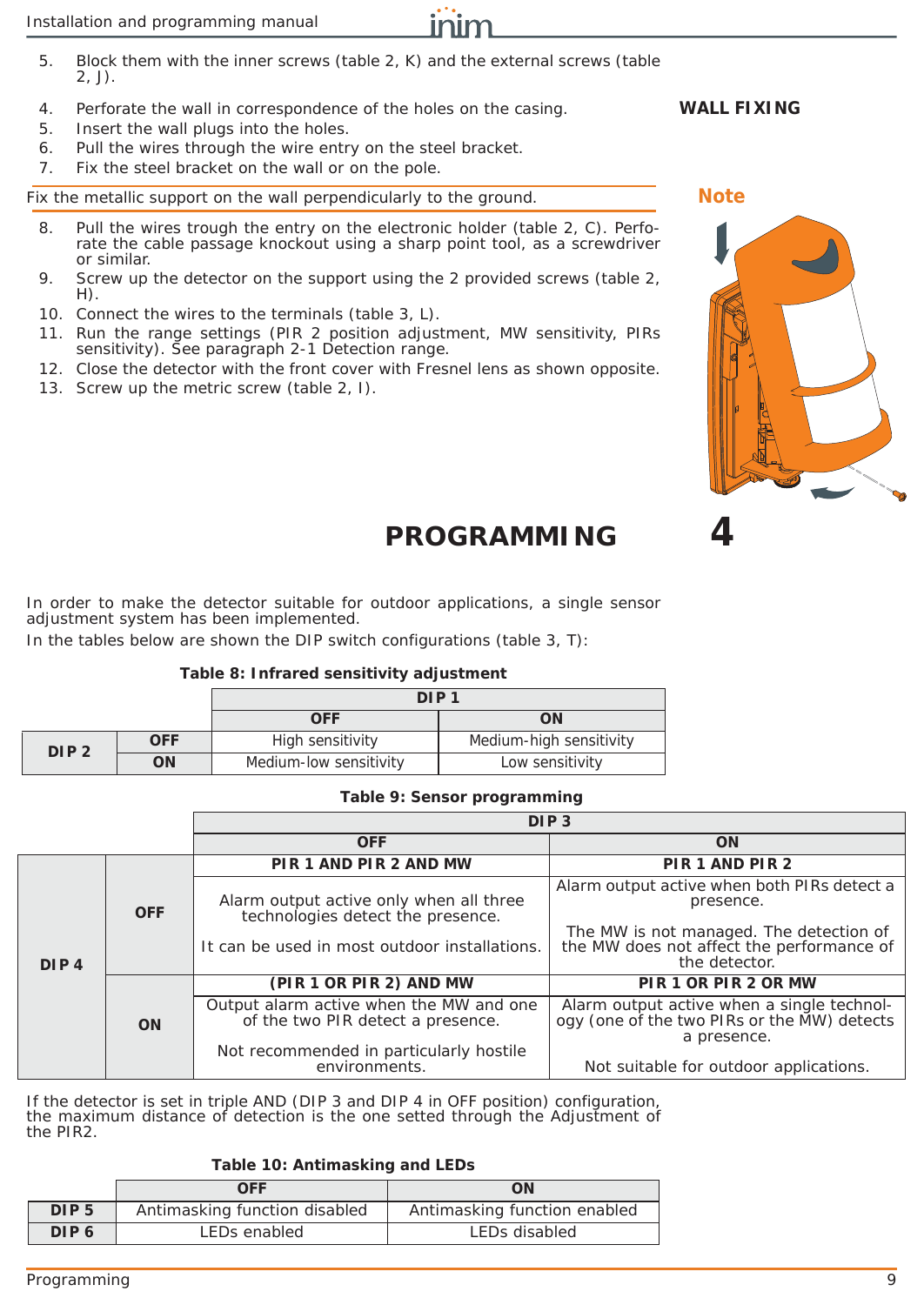# **TROUBLE SHOOTING 5**

inim

**Table 11: Possible solutions**

| Trouble                          | Solution                                                                                                                          |
|----------------------------------|-----------------------------------------------------------------------------------------------------------------------------------|
|                                  | Check wiring connection.                                                                                                          |
| LEDs fail to switch on           | Check the presence of current and if the voltage is between 9.5<br>and 16 V.                                                      |
|                                  | Make sure that DIP switch 6 is set to OFF.                                                                                        |
|                                  | The detector is not perpendicular to the ground.                                                                                  |
| False alarms                     | Check if the lower detection area is wider than your planning.                                                                    |
|                                  | Check if there are objects in movement in the detection area.                                                                     |
|                                  | MW adjustment is set at maximum level.                                                                                            |
| No detection, sometimes          | The lower PIR is not properly adjusted.                                                                                           |
|                                  | MW adjustment is set at minimum level.                                                                                            |
|                                  | Medium-sized obstacles close to the detector.                                                                                     |
| Continuous alarms of MASK output | Open the cover, disconnect the detector (wait about 5 seconds), re-<br>power and close the cover immediately (within 10 seconds). |

## **MAINTENANCE AND 6 PERIODIC CHECKS**

Keep the lens clean to guarantee proper operation of the detector. A lens which is not perfectly clean may cause detection problems and/or problems to the anti-mask function.

The cleaning must be done when necessary or when clearly dirty.

Clean the lid and the lens with a cloth dampened with water. Wipe with a dry cloth.

**Do not use chlorine-based or abrasive products or alcohol to remove particularly ATTENTION! noticeable dirt.**

#### **CLEANING PROCEDURE**

## **DISPOSAL AND 7 SCRAPPING**

1. Unscrew the screws that fasten the front lid and remove it. **DISMANTLING**

2. Disconnect the detector; disconnect all the terminals on the terminal block. 3. Divide the parts by type and dispose of them in accordance with applicable laws.

**Do not dispose of the components or any other product material in the ATTENTION! environment. Seek the assistance of companies authorised to dispose of and recycle waste materials.**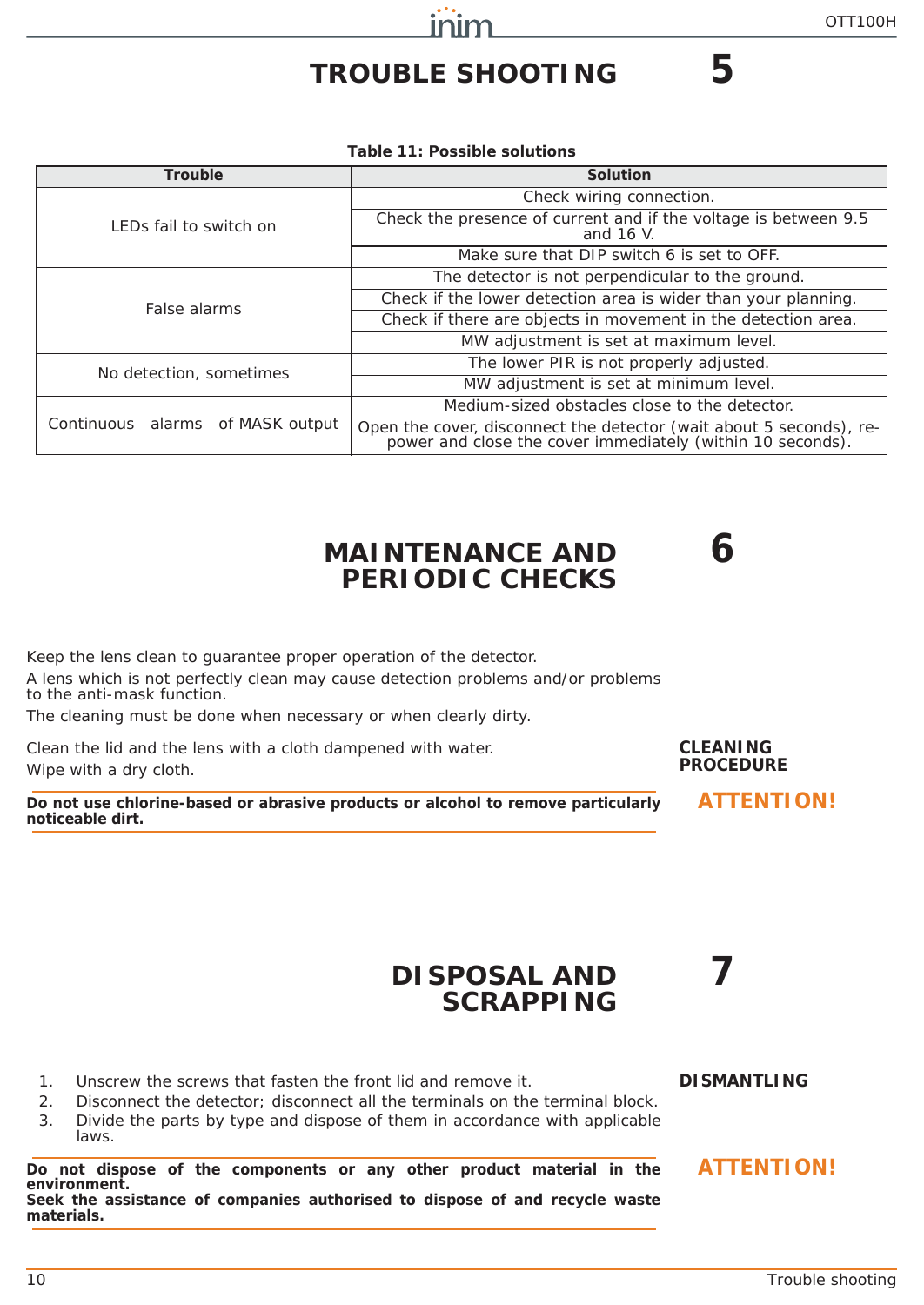**Notes**